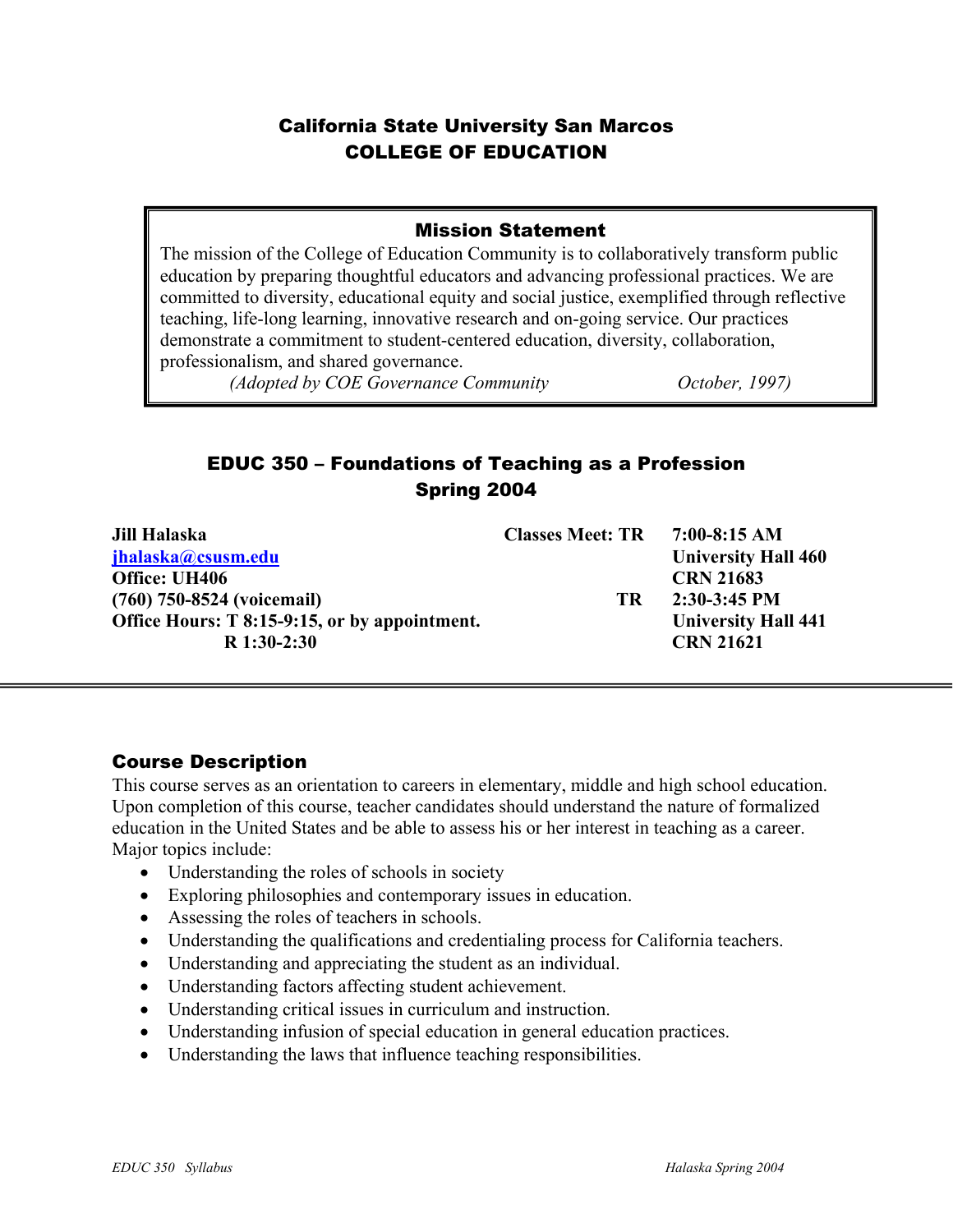This course is required for all credential candidates. All students must complete forty-five (45) hours of supervised fieldwork in K-12 classrooms.

## REQUIRED TEXTS

Abbeduto, Leonard (2004). Taking Sides: Clashing Views on Controversial Issues in Educational Psychology. Mc Graw Hill/Dushkin.

Armstrong D.G., Henson, K.T., and Savage, T.V. (2001). *Teaching Today.* Merrill Prentice Hall.

Villa, Richard A. and Thousand, Jacqueline S. (1995). *Creating an Inclusive School.* Alexandria, VA: Association for Supervision and Curriculum Development. (Chapters 1, 2, 3, p. 125- 135 and 162-167).

# CALIFORNIA COMMISSION ON TEACHER CREDENTIALING

**Teaching Performance Expectation (TPE) for EDUC 350**: A primary goal of EDUC 350 is to begin the process of developing teacher candidates to become professional educators. The following TPE is expected to be met during this course:

## **TPE 12: Professional, Legal and Ethical Obligations**

Candidates are aware of their own personal values and biases and recognize ways in which these values and biases affect the teaching and learning of students. They resist racism and acts of intolerance. Candidates appropriately manage their professional time spent in teaching responsibilities to ensure that academic goals are met. Candidates for a Teaching Credential understand and honor legal and professional obligations to protect the privacy, health, and safety of students, families, and other school professionals. They are aware of and act in accordance with ethical considerations and they model ethical behaviors for students. Candidates understand and honor all laws relating to professional misconduct and moral fitness.

### **Teaching Performance Assessment for Developing as a Professional Educator**

The successful completion of the personal philosophy assignment is a requirement for completion of this course and is a component of partially meeting the TPE described above. This statement will be used for assessment both in the course and at completion of the College of Education program. Retain an electronic copy of your statement for submission for your portfolio at the completion of your teacher education program.

# CSUSM CREDENTIAL PROGRAM REQUIREMENTS

**Credential Program Recommendations:** As one of several evaluation methods, EDUC 350 course instructors are asked for feedback concerning credential candidates who are applying for programs at Cal State San Marcos. Keep in mind that your professionalism and hard work in this class not only affect your course grade, but also indicate your readiness for a credential program.

**Use of Technology:** Students are expected to demonstrate competency in the use of various forms of technology (i.e. word processing, electronic mail, use of the Internet, and/or multimedia presentations). Specific requirements for course assignments with regard to technology are at the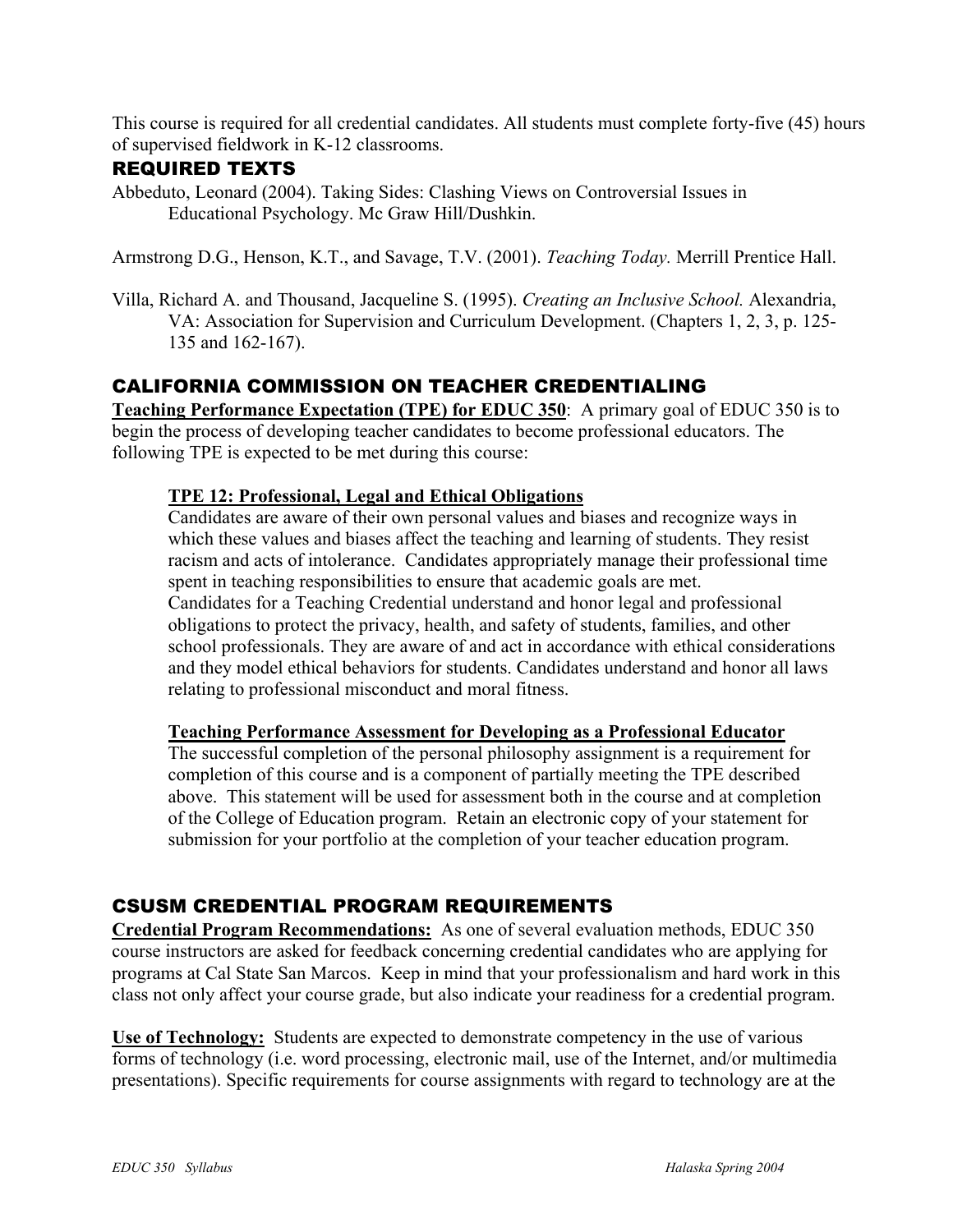discretion of the instructor. Keep a digital copy of all assignments for use in your teaching portfolio. Details will be given in class.

**Field Work:** In addition to in-class work, assigned readings and projects, students will participate in forty-five (45) hours of supervised fieldwork assignments in a variety of public school settings. Approximately half of your time should be spent in one teacher's classroom, and the remainder of the time should be distributed among other classrooms. A recommendation (usually from the classroom teacher where most of the fieldwork is done), as well as a Field Experience Recommendation Form with documented hours and teacher verification, are requirements for admission to the Cal State San Marcos Teacher Credentialing programs.

# STATE, UNIVERSITY AND COLLEGE POLICIES

**Authorization to Teach English Learners:** The Cal State San Marcos credential programs have been specifically designed to prepare teachers for the diversity of languages often encountered in California public school classrooms. The authorization to teach English learners is met through the infusion of content and experiences within the credential program, as well as additional coursework. Students successfully completing this program receive a credential with authorization to teach English learners.

(approved by CCTC in SB 2042 Program Standards, August 2002)

**Special Education Inclusion:** Consistent with the intent to offer a seamless teaching credential in the College of Education, this course will introduce the collaborative infusion of special education competencies that reflect inclusive educational practices. Students will demonstrate a knowledge of laws and dispositions that relate to special education through a variety of activities such as the viewing and analysis of the video F.A.T. City, reading and analysis of "School Law & Diversity," and/or *Creating an Inclusive School*.

**Students with Disabilities Requiring Reasonable Accommodations:** Students are approved for services through the Disabled Student Services Office (DSS). This office is located in Craven Hall 5205, and can be contacted by phone at (760) 750-4905, or TTY (760) 750-4909. Students authorized by DSS to receive reasonable accommodations should meet with their instructor during office hours or, in order to ensure confidentiality, in a more private setting.

**College of Education Attendance Policy:** Due to the dynamic and interactive nature of courses in the College of Education, all students are expected to attend all classes and participate actively. Absences and late arrivals/early departures will affect the final grade. A minimum grade of C+ is required in EDUC 350 to qualify as prerequisite for admission to the Cal State San Marcos teacher credential program. COE attendance policy states, "At a minimum, students must attend 80% of class time, or s/he may not receive a passing grade for the course at the discretion of the instructor. Individual instructors may adopt more stringent attendance requirements." **For this section of EDUC 350:** If you miss three class sessions, you cannot receive a grade of A or A-; if you miss five class sessions, your highest possible grade is a C+.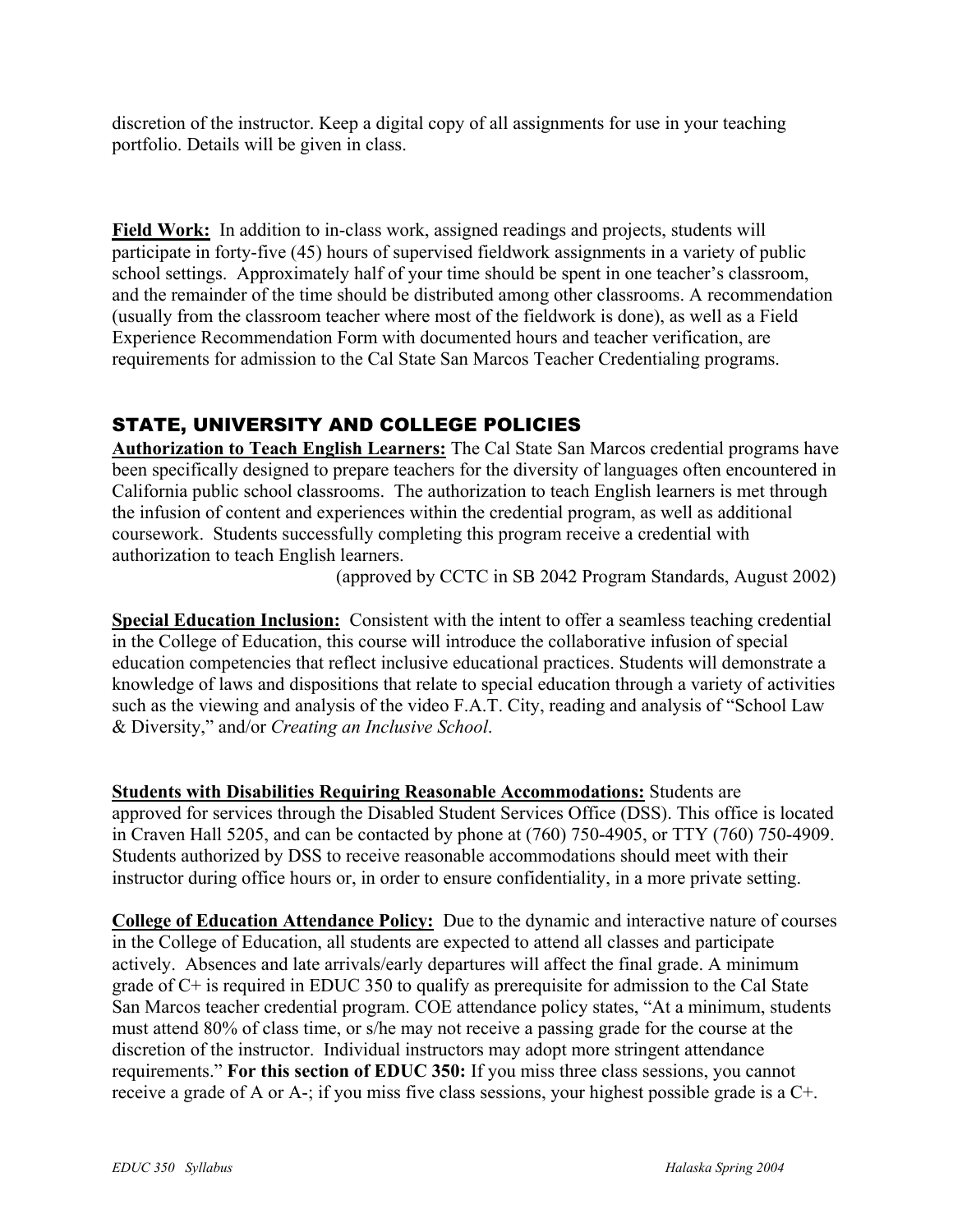More than 15 minutes tardy or leaving early counts as one half absence. More than 30 minutes tardy or leaving early counts as one absence. Should students have extenuating circumstances, please contact the instructor as soon as possible.

# COURSE REQUIREMENTS

Teacher education is a professional preparation program. It is expected that students will come to class prepared to discuss the readings, submit required assignments, and participate in class activities. Students are expected to adhere to academic honesty and integrity, standards of dependability, confidentiality and writing achievement. Because it is important for teachers to be able to effectively communicate their ideas to students, parents, colleagues, and administrators, writing that is original, clear and error-free is a priority for the College of Education.

It is expected that work will be turned in on time. Please discuss individual issues with the instructor. Points will be deducted if assignments are submitted late (10% penalty per day late; **NO CREDIT** will be awarded if the assignment is one week late).

**Class Discussions and Participation:** Students will engage in active learning each class session, and will be expected to actively participate.

- Do you participate in class discussions productively, sharing your knowledge and understandings?
- Do you interact productively with your peers, taking on a variety of roles (leader, follower, etc.)?
- Do you contribute appropriately to group work—do you "do your share"?
- Are you able to accept others' opinions?
- Are you supportive of others' ideas?
- Do you support your peers during their presentations?
- Can you monitor and adjust your participation to allow for others' ideas as well as your own to be heard?

# ASSIGNMENTS

# Interview of a teacher (10 %)

You will write a 2-4 page paper based on an extended interview with a public school teacher who has been teaching at least three years. Include both a summary of answers to key questions as well as an analysis of your personal reflections and connections to course concepts.

## **Key Skills and/Knowledge I'll be evaluating:**

- Has your paper provided a rich description of the teacher you interviewed?
- *Does your paper integrate appropriate class readings and discussions to support your analysis? (i.e. Are several references made to our text, articles, or journal readings?)*
- Have you articulated your ideas fluently and coherently with college level writing style and mechanics?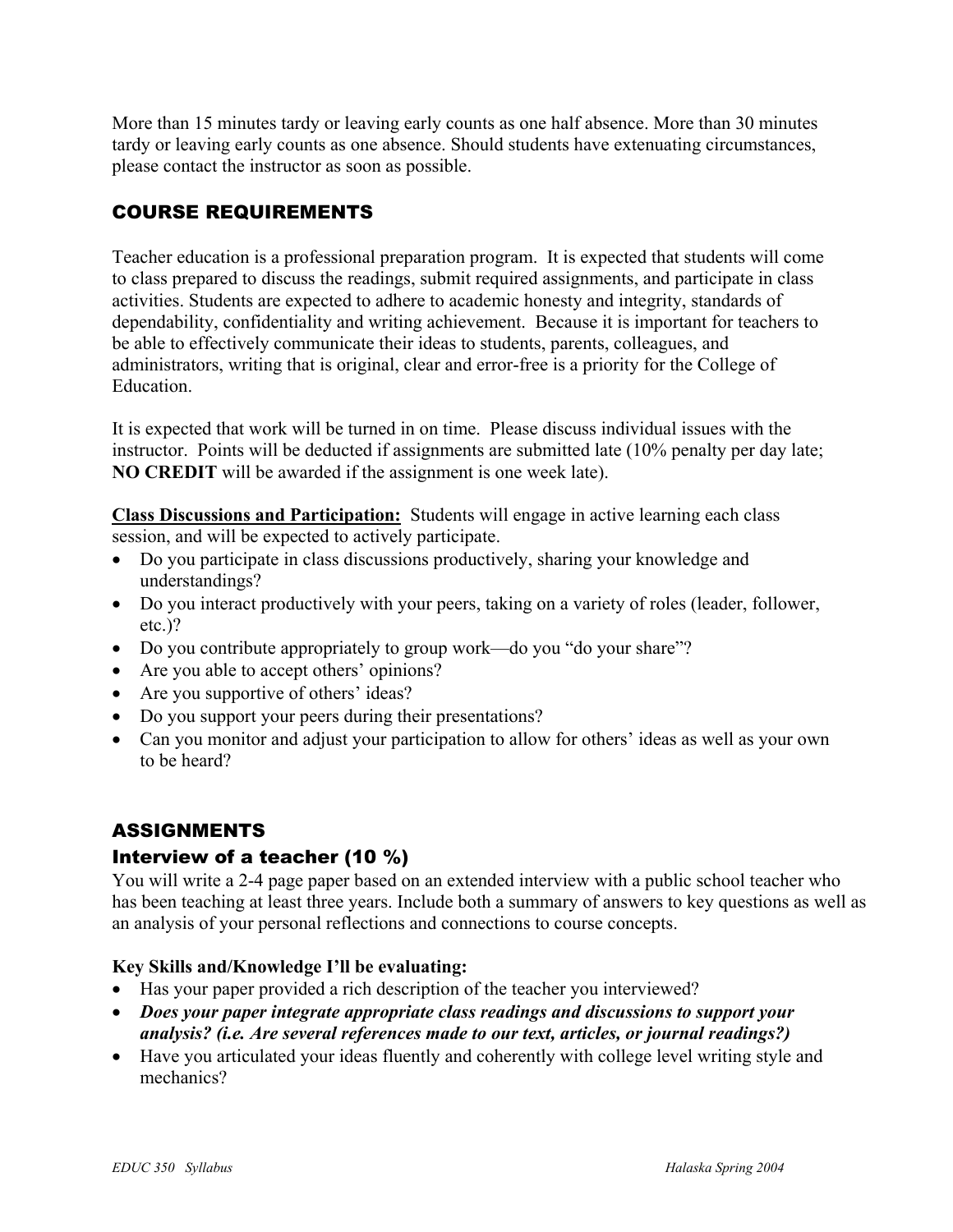# Community Study (15%)

In groups selected by region, you will explore various aspects of the community in which you live. Details will be discussed in class.

# Field Experience (15%)

## **Documentation and Journal Entries**

In addition to in-class work, assigned readings, and projects, you will participate in forty-five (45) hours of supervised fieldwork assignments in a variety of public school classroom settings**. See handout or page 2 of this syllabus for more details.** You will maintain a log of hours-spent observing/participating in these classroom settings. This log should reflect a minimum of 45 hours spent in various classrooms at different grade levels and on different sites, with teacher signatures.

*In addition, you will maintain a journal, reflecting on your observations, documenting assumptions/expectations, interesting observations, and connections to concepts studied in EDUC 350, analyses and questions.* Respect the confidentiality of the students and teacher. Use initials or fictitious names. **A minimum of 15 journal entries is required.** The format to be used will be explained in class.

## **Key Skills/Knowledge I'll be evaluating in your fieldwork log and journal entries:**

- Can you articulate your assumptions/expectations about a given setting and then identify how your observation affects those assumptions/expectations?
- Can you observe pertinent details and see both the "big picture" of the classroom as well as focus n on specific methods, interactions, etc.?
- Can you monitor and take responsibility for your placement to include meeting the requirements of varied settings and minimum hours? (Each observation should be at least 30 minutes long)
- Can you relate your class work and readings to your observations and provide insightful analysis about that relationship?
- Were you able to move from passive observer to participant in your field experience?

# School Law and Diversity (10%)

Apply your understanding of the legal context of inclusive education and laws that influence your teaching responsibilities by identifying five laws or court decisions that influence you as a professional educator. At least one of these five must relate to special education law. Give a rationale for each selection by explaining why it is important and how it might affect your teaching. Details will be given in class.

# Contemporary issues research (15 %)

## **Position Paper and Panel Discussion**

Choose an issue from the topics provided by the instructor. Research the issue thoroughly and take a position regarding it. Write a persuasive paper that demonstrates your understanding of the issue, provides a clear defense for your position, and also indicates your understanding of the opposing side. Cite a minimum of three (3) references; your texts may not count as any of the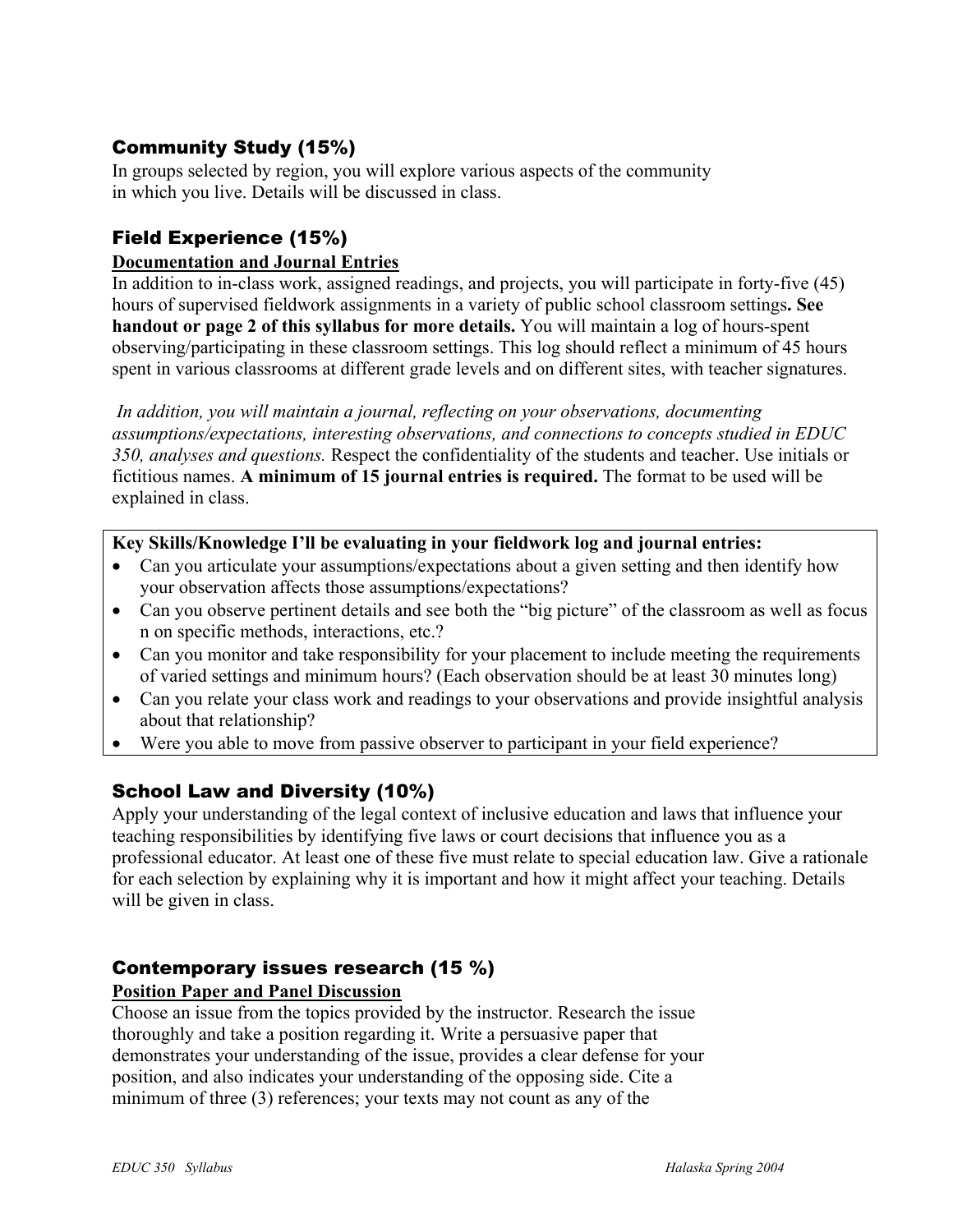minimum 3 references**. One must be an educational journal.** When your topic is due, you should be prepared to support/defend either side in a panel discussion. We will discuss this format in class. When you present your research orally, your groups will provide a one-page summary and a reference list (at least 10 items) for your classmates.

# Current events in education (5%)

Sign up for a date when you will be responsible for presenting an item from the week's news in K-12 education (5 minutes maximum). The item may be from television, radio, internet (e.g., www.edweek.org/), newspaper, or magazine, and may pertain to local, national/, or international issues. You will summarize and present the importance of the news for your classmates.

# Reading Responses (10%)

It is important to "keep up" with the assigned reading so that discussions and information presented in class enhance and build upon your understanding of the concepts. Scaffolding information for your own students will be essential in their learning as it is in yours. A reading response is not a summary of what you read. Rather, it is what you think about what you read, how it applies to you, what it reminds you of, etc. You will be required to participate in 3 on-line chats related to the reading in which you contribute a minimum of **three** substantive comments, and will be expected to participate in all class activities and discussions that are related to the readings.

# Personal philosophy of teaching, learning and schooling (10%) **In place of final exam**

The successful completion of the Initial Philosophy of Teaching Statement is a requirement for completion of this course and partially meeting the TPE 12: PROFESSIONAL, LEGAL, AND ETHICAL OBLIGATIONS. This statement will be used for assessment both in the course and at the completion of the College of Education program. Retain an electronic copy of your statement for submission for your portfolio. More information will be given in class.

# Participation & attendance (10%)

This course is designed for active learning during class sessions. In order for this course to succeed for individuals and the group, students must come to class prepared to discuss assigned readings/topics and to participate in class activities.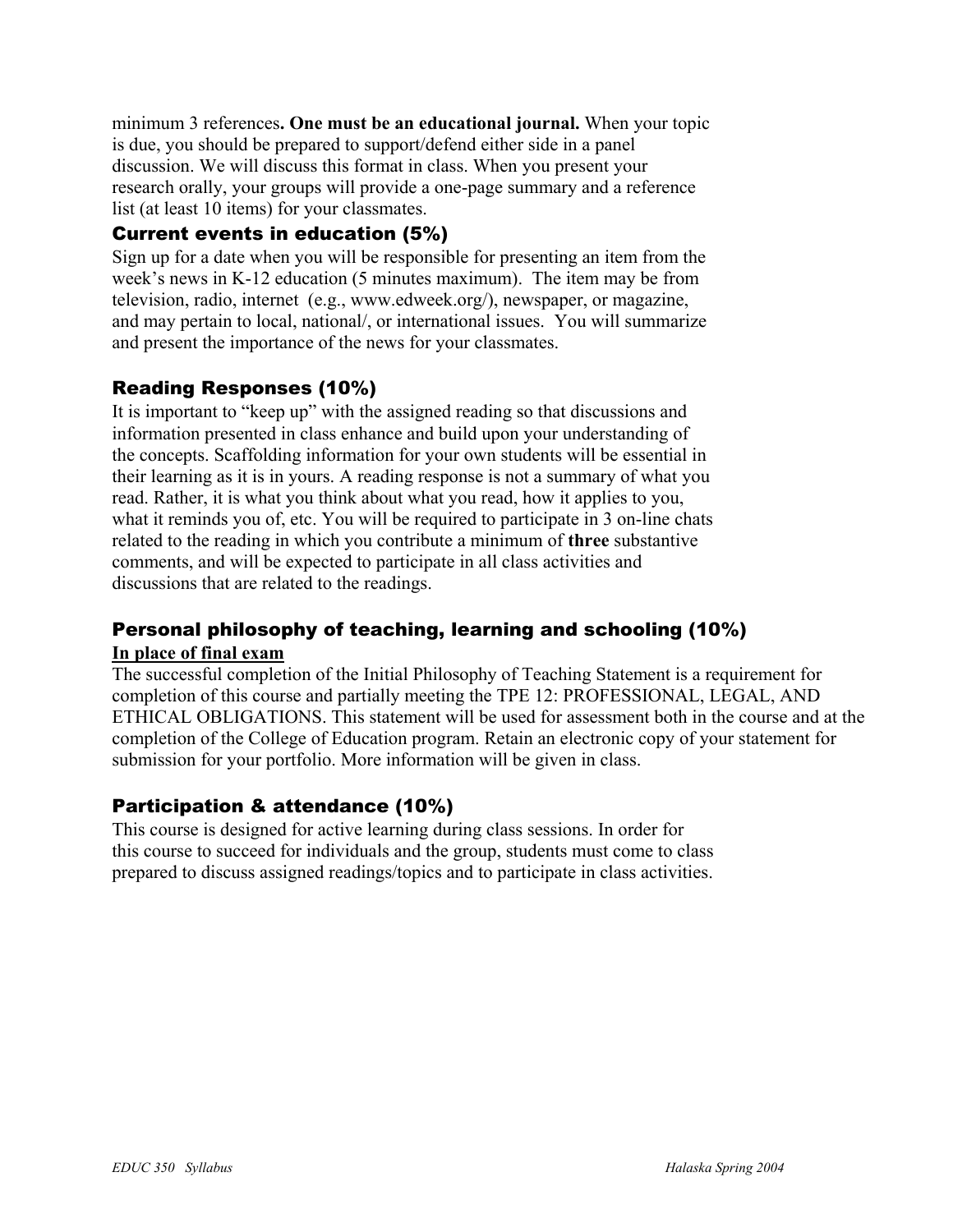# GRADING RUBRIC

### **"A" Students**

1. Demonstrate serious commitment to their learning, making full use of the learning opportunities available and searching out the implications of their learning for future use.

2. Complete all assignments thoroughly and thoughtfully, receiving 90%-100% average on all assignments.

3. Make insightful connections between all assignments and their developing overall understanding of becoming a teacher; they continually question and examine assumptions in a genuine spirit of inquiry.

4. Students show high-level achievement of course goals.

### **"B" Students**

1. Simply comply with the course requirements and expectations.

2. Complete all assignments, usually thoroughly and thoughtfully, receiving 80%-90% average on all assignments.

3. Usually connect assignments to their developing overall understanding of becoming a teacher; may be satisfied with accepting their learning as it is received without deeply examining assumptions or seeking a higher level of understanding of the implications.

4. Students show reasonable achievement of course goals.

## **"C" Students**

1. Demonstrate an inconsistent level of compliance to course requirements and expectations.

2. Complete all assignments with limited thoroughness and thoughtfulness, receiving 70%-80% average on all assignments.

3. Make limited connections between assignments and their developing overall understanding of becoming a teacher; may not be open to examining assumptions or implications and may actually dismiss the importance of the understanding of social studies concepts.

4. Attempt, but show limited progress in achieving course goals.

### **"D/F" Students**

Fail to meet the minimum requirements of a C. The specific grade will be determined based on a rate of assignment completion, attendance, etc.

### **NOTES**

Students must meet the attendance requirements for the grade described. Attendance is a prerequisite for earning a particular grade.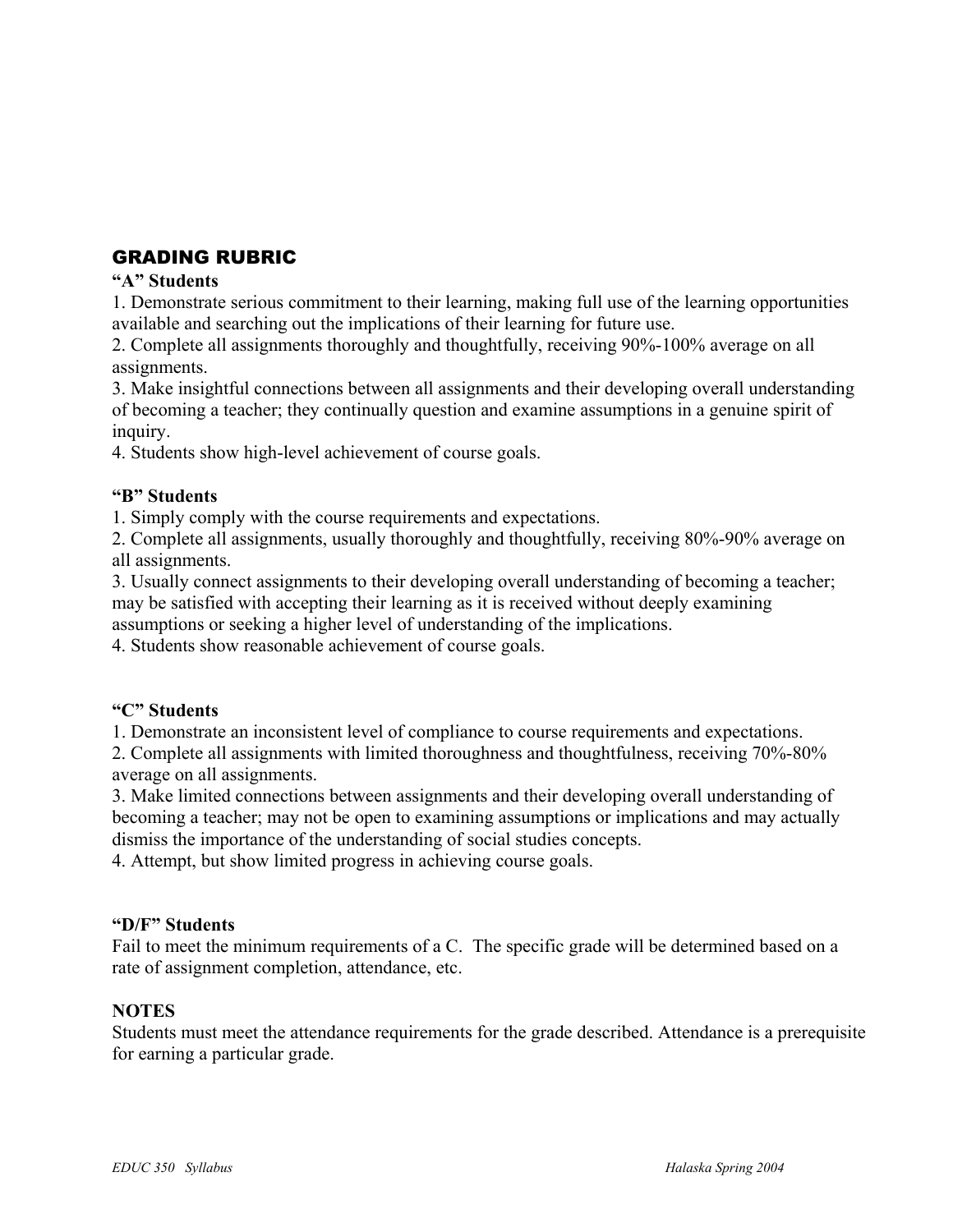Students falling in between grade levels will earn a "+" or "-", depending on where they meet the criteria most fully.

You must maintain a B average (3.0 GPA) in your teacher education courses to receive a teaching credential from the State of California.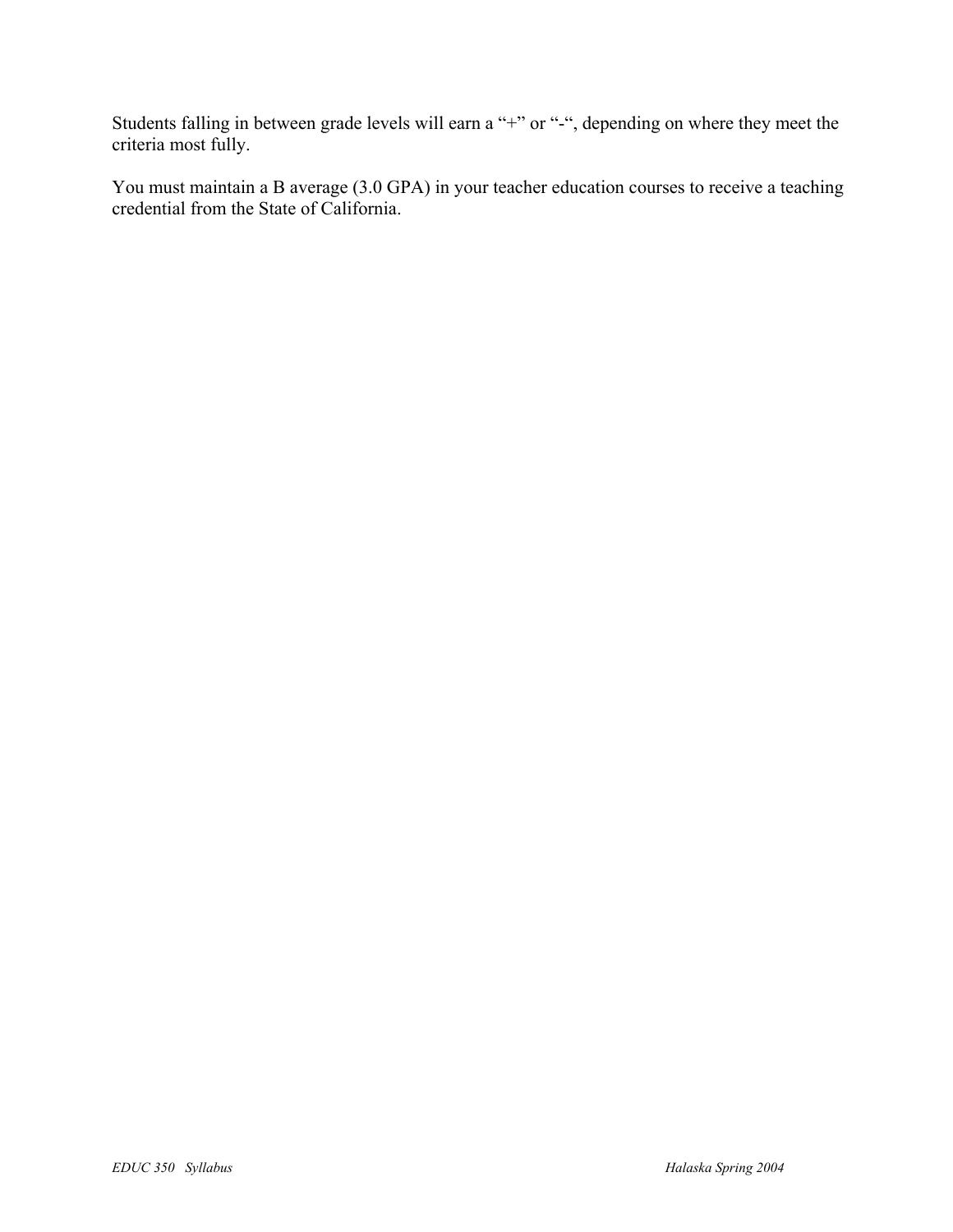# COURSE SESSION TOPICS AND RELATED READINGS

Anticipated Schedule **(Subject to Change)** 

| <b>Dates</b> | <b>Topic</b>              | Reading            | <b>Assignment Due</b>                |
|--------------|---------------------------|--------------------|--------------------------------------|
| Jan. 20, 22  | Why Teach?                |                    | Print syllabus and TPE's from COE    |
|              | Field experience          | AHS ch. 1          | website.                             |
|              | requirement               |                    | **Bring fieldwork info. and TPE's    |
|              |                           |                    | from syllabus Jan 22.**              |
| Jan. 27, 29  | Schooling in a democracy  | AHS ch. 2, 10      | Make sure you are signed up for      |
|              | Becoming a teacher        |                    | Current events, community research   |
|              |                           |                    | and panel discussion dates.          |
| Feb. 3, 5    | Credentialing in CA       | AHS ch. 3          | Bring draft of Teacher interview to  |
|              |                           |                    | share in writing group on Feb. 3.    |
|              |                           |                    | Final Draft due on Feb. 5            |
| Feb. 10, 12  | History of U.S. Schools   | AHS ch. 11         | Observations 1, 2                    |
| Feb. 17, 19  | Philosophical             | AHS ch. 12         | Observations 3, 4                    |
|              | perspectives              |                    | On-line discussion #1                |
| Feb. 24, 26  | Philosophical             | TS Issue 2         | Bring draft of personal philosophy   |
|              | perspectives              | TS Issue 7         | to share with writing group on Feb.  |
|              | Panel Discussion #1       | *TS Issue 11       | 24                                   |
|              |                           |                    | Panel Discussion/Paper due Feb. 26   |
|              |                           |                    | (federal involvement)                |
|              |                           |                    | Observations 5, 6                    |
| Mar. 2, 4    | The lives and work of     | AHS 7, 8, 9        | Observations 7, 8                    |
|              | teachers                  |                    |                                      |
| Mar. 9, 11   | The lives of our students | <i>*TS</i> Issue 3 | Panel Discussion/Paper due Mar. 11   |
|              | Panel discussion #2       |                    | (second language students)           |
|              |                           |                    | Observations 9, 10                   |
| Mar. 16, 18  | The lives of our students | TS Issue 4         | Observations 11, 12                  |
|              | Inclusion P. 1            | TS Issue 10        |                                      |
| Mar 23, 25   | Who are our Students?     | AHS ch. 4, 6       | <b>Community Study Presentations</b> |
| April 6, 8   | Inclusion                 | AHS ch. 5          | No Class meeting 4/6.                |
|              |                           | VT $1, 2, 3 \&$    | On-line discussion #2                |
|              |                           | pp. 125-135 &      |                                      |
|              |                           | 162-167            |                                      |
| April 13, 15 | School finance            | AHS ch. 15         | Law and diversity paper due          |
|              | Panel Discussion #3       | *TS Issue          | April 13.                            |
|              |                           | <b>TBD</b>         | Panel Discussion/Paper due April     |
|              |                           |                    | 15 (vouchers)                        |
| April 20, 22 | Standards and assessment  | *TS Issue 16       | Panel Discussion/Paper due April     |
|              |                           |                    | 22 (testing)                         |
| April 27, 29 | School Curriculum         | AHS ch. 14         | Personal Philosophy Final Draft due  |
|              |                           |                    | on April 27.                         |
|              |                           |                    | Observations 13, 14, 15              |
| May 4, 6     | School reform             | AHS ch. 13         | Panel Discussion/Paper due May 6     |
|              | Panel Discussion #5       | *TS Issue          | (choice of topics)                   |
|              |                           | <b>TBD</b>         | On-line discussion #3                |
| May 11, 13   | Wrap up                   |                    | No Class meeting May 13.             |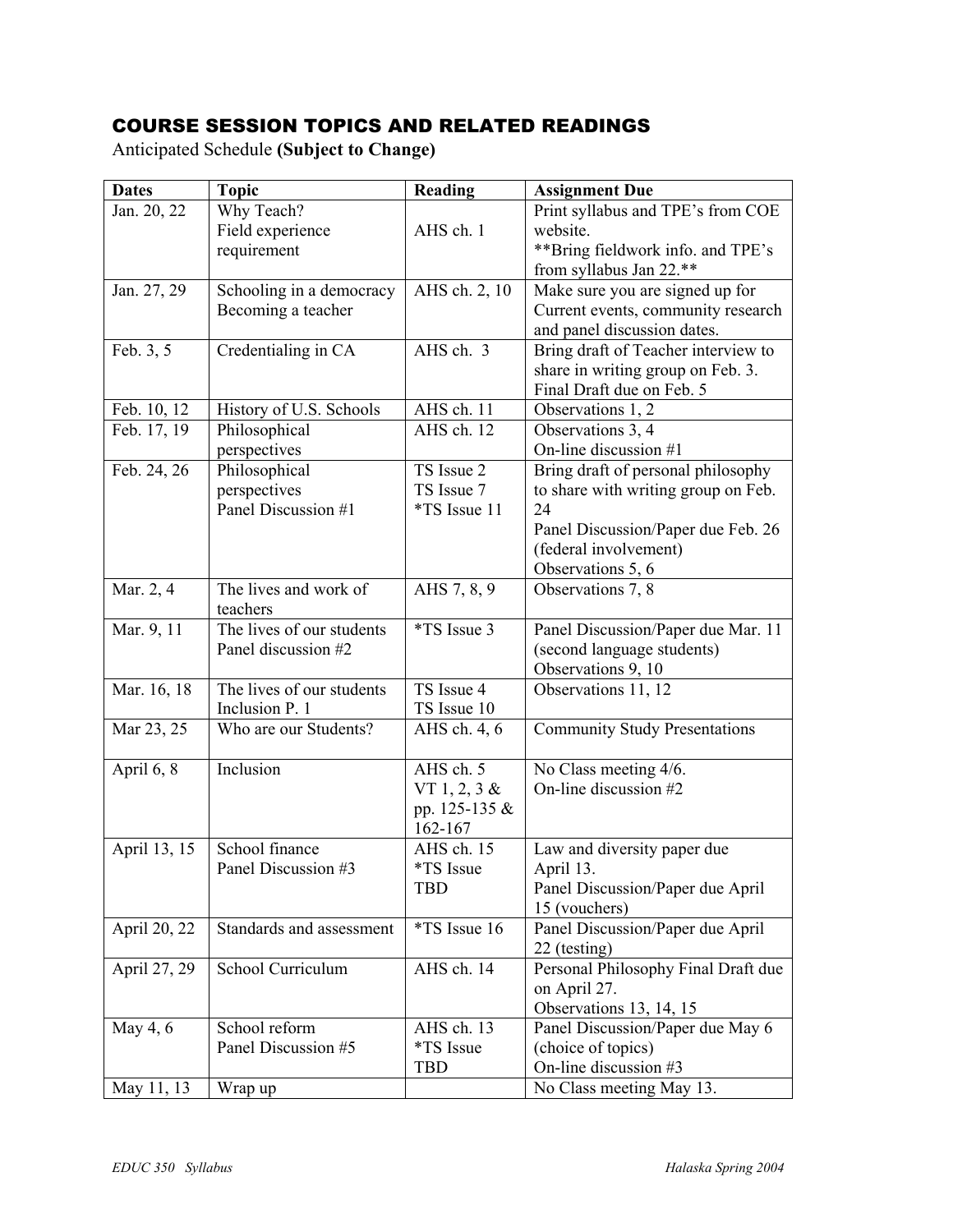### EDUC 350

# Guidelines for Field Experience & Classroom Observation Entries

EDUC 350 requires 45 hours of field experience in public schools.

## WHERE/WHAT TO OBSERVE

You must visit each of the following educational levels:

- $\triangleright$  Primary elementary school classroom (K-3)
- $\triangleright$  Intermediate elementary school classroom (4-6)
- $\triangleright$  Middle school classroom (6-8)
- $\triangleright$  High school classroom (9-12)

In these three basic settings, observe a variety of students with different instructional environments. These include multiple school districts and schools with a range of socioeconomic contexts, multilingual/cultural populations, etc. Some of the environments you should see are:

- $\triangleright$  English language development or primary language classroom
- $\triangleright$  special education setting
- $\triangleright$  general and advanced levels in high school subject fields
- $\triangleright$  gifted education setting
- $\triangleright$  sheltered instruction (SDAIE)

You may choose to make some of your observations in schools other than "regular" daytime schools. Consider observing in charter schools, alternative education sites, adult education schools, or court schools. For additional settings, obtain permission from your instructor before you do the observations.

Choose the locations of your field experience early and carefully. Make copies of the introduction letter, as you will meet with more than one principal. Call ahead and ask for an appointment with the principal. It may take them a week or so to arrange a meeting with you. Explain that you would like to observe several different educational settings. *However, remember you need to be with one teacher a significant amount of time if you plan to have him/her fill out your Field Experience Recommendation Form (for applying to the credential program).* 

You must observe in varied settings to satisfy this course requirement. Each observation should last at least 30 minutes. Your observation entries must reflect these different settings. You will turn in a total of 15 classroom observation records throughout the semester (see syllabus for dates) and your Field Experience Record at the last class session.

Request to waive observation hours: If you have recent, significant experience with students in public school settings, you may request to waive no more than 20 of the 45 hours of field observations. Should the request be granted, you will still need to observe in the variety of settings described above. Examples of roles that might qualify for a waiver are: tutor, substitute teacher, teacher aide, parent volunteer, Casey Foundation participant, school aide. To request a waiver, complete the form in this packet and submit it to your instructor with supporting documentation no later than the third week of classes.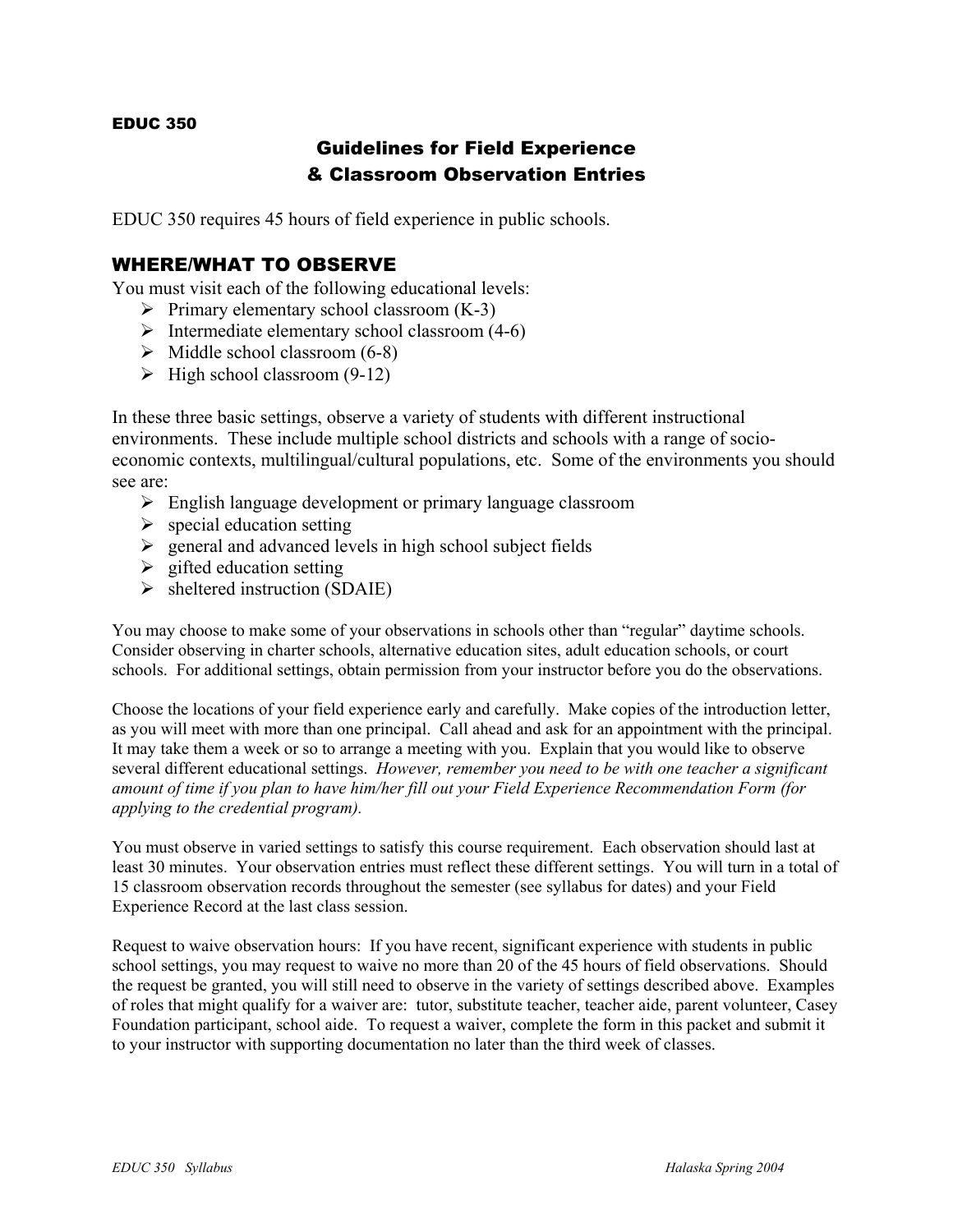# OBSERVATION FORMAT

Type your entries on your own paper. Do not write them by hand. You should respect the confidentiality of the students and teachers by using fictitious names for persons in your entries.

| Classroom Observation Entry $#$                                  |              |  |  |
|------------------------------------------------------------------|--------------|--|--|
| Your name:                                                       | School name: |  |  |
| Type of classroom (grade/subject/special program):               |              |  |  |
| Day of the week/Date/Time:                                       |              |  |  |
| Number of teachers and assistants/Number of students:            |              |  |  |
| Describe the demographic characteristics of this site/classroom: |              |  |  |

Assumptions/Expectations/Questions I have about this observation (concerning the teachers, students, class, etc.):

Focus of observation/Description (highlights) of what I saw around this focus:

Analysis of observation—connect back to course work and to above assumptions, expectations and/or questions:

Questions for discussion or exploration:

 $\overline{a}$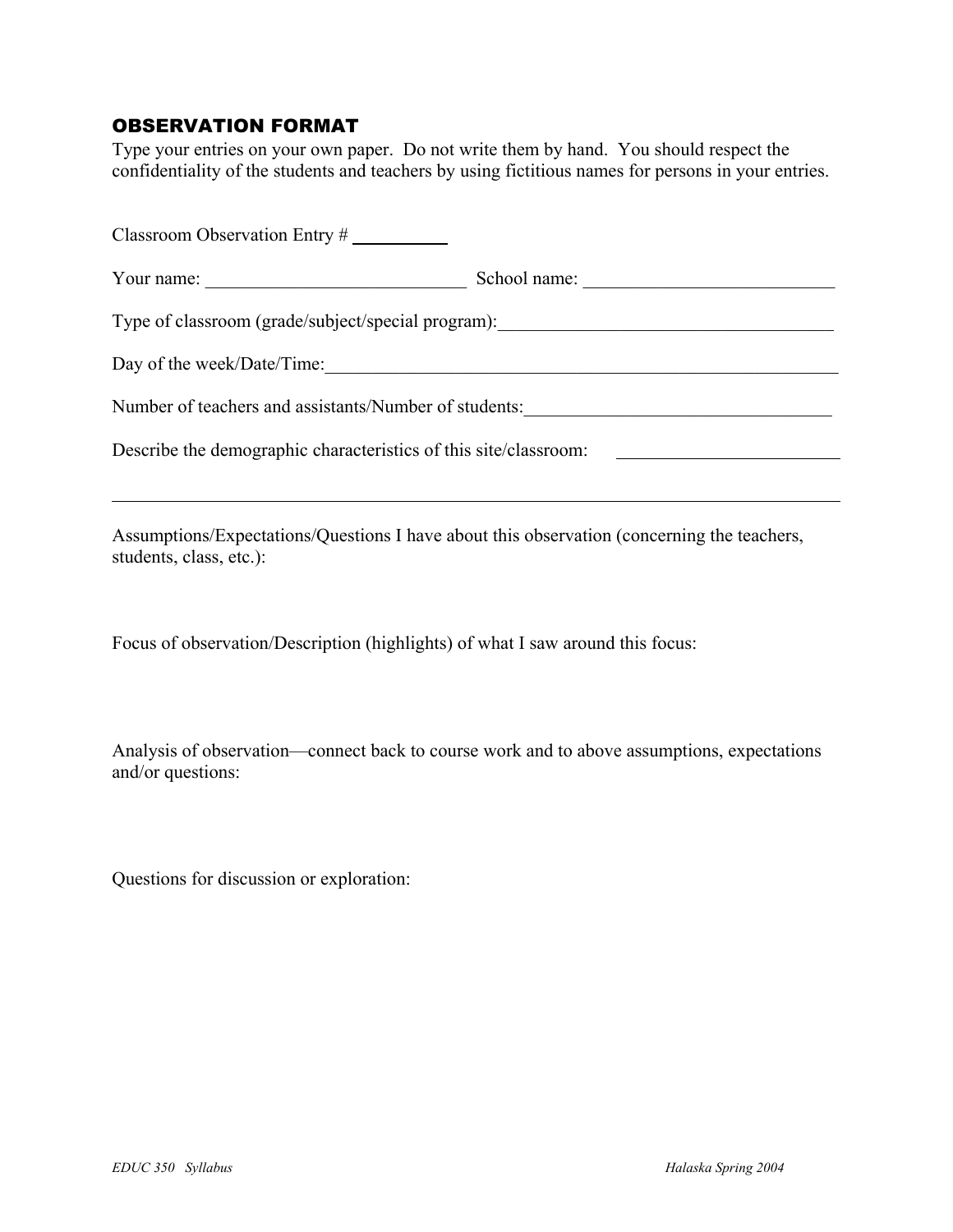## TOPICS FOR WRITTEN OBSERVATION ENTRIES

The following is a list of areas to guide you through your actual field experience. You may wish to focus on one or more of these areas during observations. Some areas will require you to obtain information from the teachers and some will be evident through the observation process.

**Room arrangement** (the physical lay-out of the room: does it support or get in the way of instruction? do the students move around the room for different phases of instruction?).

**Classroom rules and procedures** (are rules posted? who generated the rules? do you see them enforced consistently? do students seem to know what the teacher expects? has the teacher made his/her "invisible" expectations visible to the students?).

**Organizing student work** (how do students submit finished work? how does the teacher return work? are there provisions for redoing/resubmitting work? what provisions are in place for students who are absent?).

**Behavior management strategies** (how does the teacher get compliance from the students in the area of acceptable behavior? do students understand expectations? is the teacher consistent in attending to students' behavior?).

**Planning for instruction** (is there evidence of lesson planning? does the teacher do long range and short range lesson planning? are instructional materials readily available?).

**Conducting instruction** (does the teacher make provisions for active learning? how does the teacher view his/her role during instruction? do all students have a chance to participate? what materials were used in the course of the lesson? what variety of instructional approaches are used? does the teacher use wait time and prompting responses to increase involvement? is cooperative learning in evidence?).

**Managing small groups** (are there any small group instructional sections? how are students selected for small groups [assigned/choice; heterogeneous/homogeneous]? are the small groups permanent or flexible? what are the students doing who are not involved with the teacher?).

**Classroom diversity** (how diverse are the students—in ability, learning styles, ethnicity, linguistic background, socioeconomic status? how does the teacher attend to differences among the students? how does the teacher adapt instruction for students with special needs, or for English learners ["sheltered instruction"]?).

**Communication skills** (comment on the clarity of instructions. do students understand what they are to do when a sequence of instructions are given? does the teacher depend only on verbal communication skills or are there also visual prompts to accompany verbal instructions? what does the teacher's non-verbal communication indicate [body language etc.]?)

**Evaluating student progress** (how does the teacher know if objectives for instruction have been met? does the teacher ask for response to oral or written questions during the lesson and/or observe students during the lesson? what informal documentation is maintained? what "counts" for grading purposes: worksheets, homework, tests, portfolios, presentations, projects?)

**Flexibility** (what evidence of flexibility do you see in the teacher's behavior and the learning environment? do you see evidence of any "teachable moments" [unplanned events being turned into effective learning experiences with students]? does the teacher use student remarks or interest to "reroute" or enhance a planned lesson?).

**Students** (how do you think students perceive their roles as learners in the room? what opportunities do they have for interactions with each other? do interests of learners help guide instruction? are students active participants in the learning process?).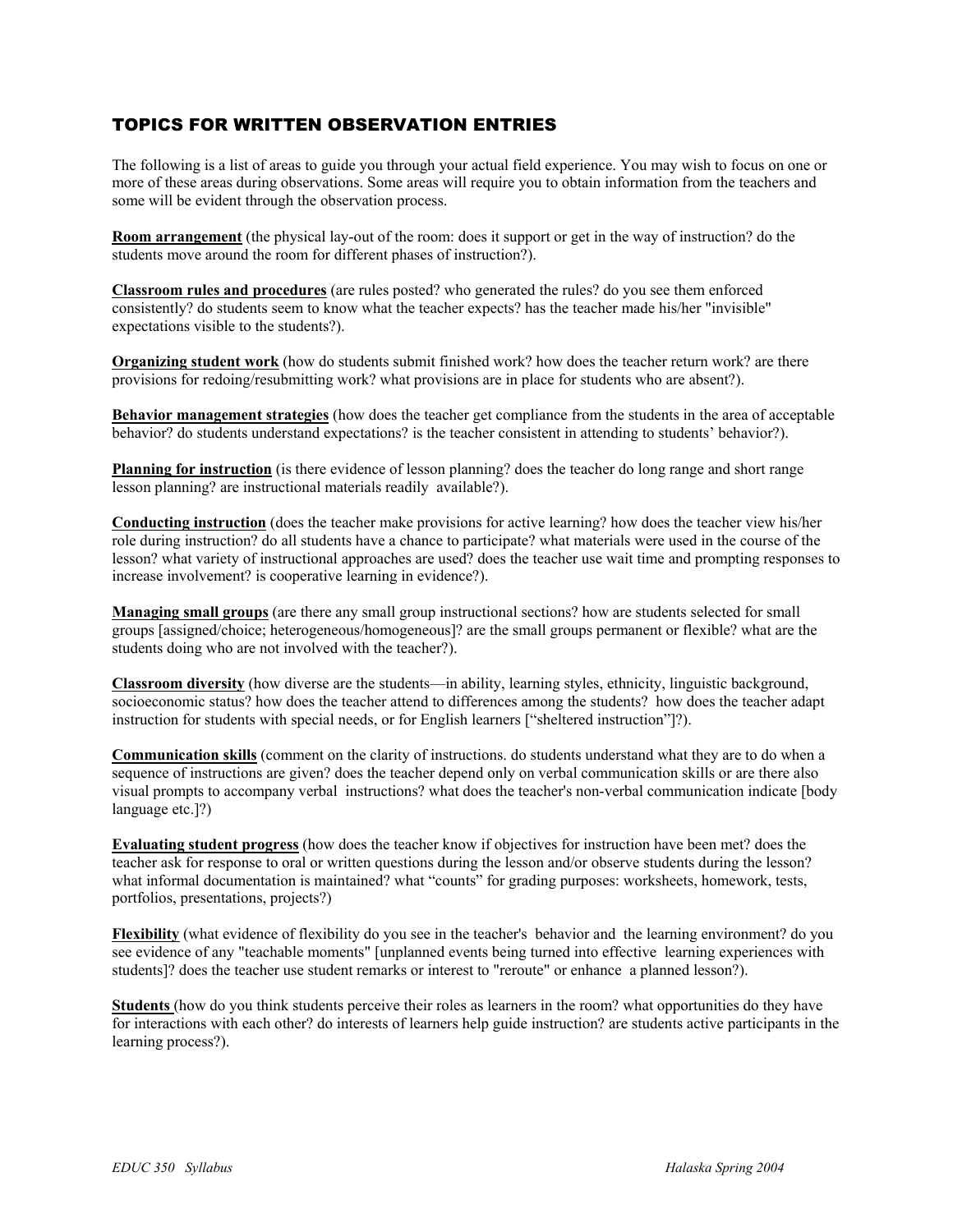NAME: SSN: SSN:

## **EDUCATION 350 FIELD OBSERVATION RECORD**

Fill in this sheet each time you observe in schools. Turn this in on the assigned due date during the semester. You must have a minimum of 45 hours of observation for EDUC 350.

| <b>DATE</b><br>$\mbox{GRADE}/$<br>SCHOOL/DISTRICT<br><b>TEACHER</b><br><b>INITIALS</b><br><b>SETTING</b><br>(see syllabus) | TIME IN<br><b>Classrm</b> |
|----------------------------------------------------------------------------------------------------------------------------|---------------------------|
|                                                                                                                            |                           |
|                                                                                                                            |                           |
|                                                                                                                            |                           |
|                                                                                                                            |                           |
|                                                                                                                            |                           |
|                                                                                                                            |                           |
|                                                                                                                            |                           |
|                                                                                                                            |                           |
|                                                                                                                            |                           |
|                                                                                                                            |                           |
|                                                                                                                            |                           |
|                                                                                                                            |                           |
|                                                                                                                            |                           |
|                                                                                                                            |                           |
|                                                                                                                            |                           |
|                                                                                                                            |                           |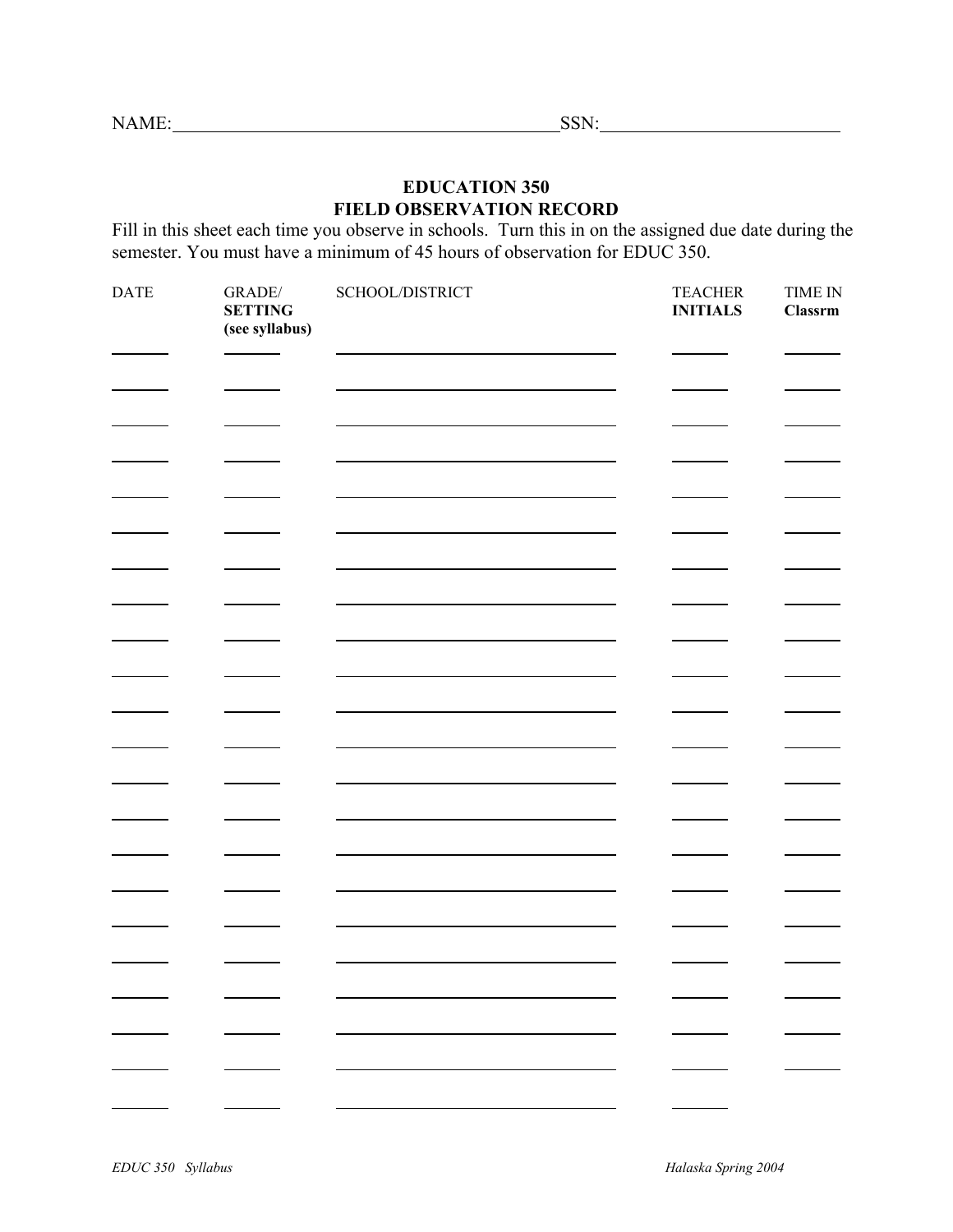### EDUC 350

|                                                                                                                                                                                                                                                                                    |     | <b>Request to Waive Observation Hours</b> |  |
|------------------------------------------------------------------------------------------------------------------------------------------------------------------------------------------------------------------------------------------------------------------------------------|-----|-------------------------------------------|--|
| EDUC 350 Section Semester Instructor                                                                                                                                                                                                                                               |     |                                           |  |
| Name                                                                                                                                                                                                                                                                               | SS# |                                           |  |
| I request a waiver for the following experience in public schools:<br><b>Tutor</b><br>_______Substitute teacher<br>Teacher Aide<br>Parent volunteer<br>School aide<br>Casey Foundation participant<br><b>Other (describe):</b><br>The experience took place as follows:<br>School: |     |                                           |  |
| District:                                                                                                                                                                                                                                                                          |     |                                           |  |
| Dates:                                                                                                                                                                                                                                                                             |     |                                           |  |
| <b>No. of hours in this experience:</b>                                                                                                                                                                                                                                            |     |                                           |  |
| Attach the following to this request:                                                                                                                                                                                                                                              |     |                                           |  |

1. A letter from supervisor/teacher verifying the experience, including the length of time spent in this experience.

2. Your reflection on the experience (1-2 pages typewritten). Describe the experience and convey what you learned from the experience that will help you to be an effective teacher candidate.

|                    | Do not write below this line.          |
|--------------------|----------------------------------------|
| Approved           | Number of hours to be waived (20 max): |
| Denied             |                                        |
| Reason for denial: |                                        |
|                    |                                        |
|                    |                                        |

Instructor Signature Date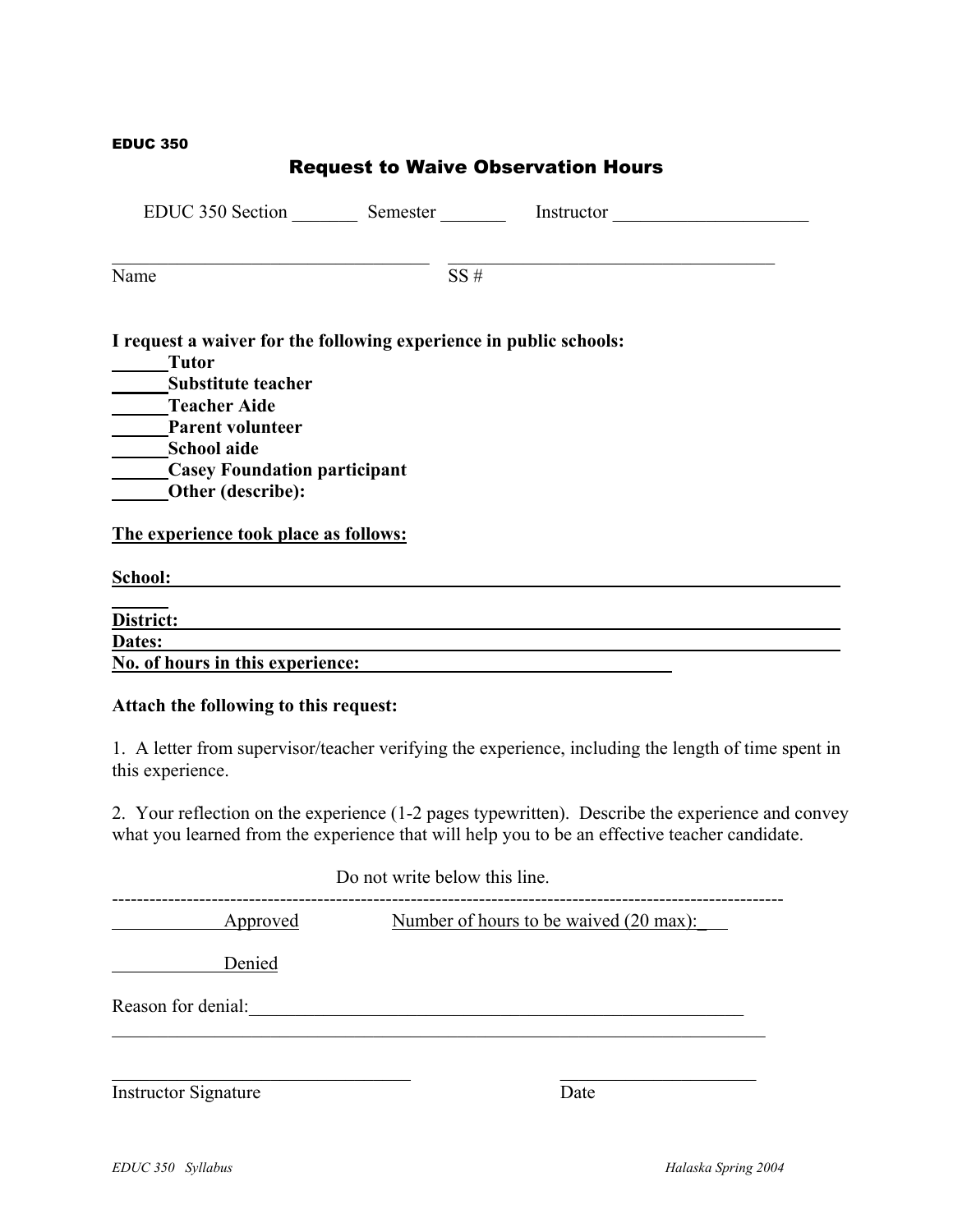#### **FIELD EXPERIENCE RECOMMENDATION FORM - Non Confidential**

| <b>Applicant's Name:</b><br><b>SSN</b> |            |                    |                       |           |
|----------------------------------------|------------|--------------------|-----------------------|-----------|
| Program:                               | Multi Subj | Multi Subj Mid Lev | Concurrent w/ Ed Spec | Sing Subj |

This individual is considering applying for admission to a Cal State San Marcos Teacher Education Program. The applicant has indicated that he/she has worked with children/youth (class/groups) under your supervision. One of the criteria on which candidates are admitted to the CSUSM program is successful work experience with children (either paid or volunteer). All credential program applicants are required to submit a Field Experience Recommendation Form from a public classroom teacher.

 In a brief narrative, reflect on this individual as a teacher candidate. When possible, please provide specific examples and details. If your narrative exceeds this page, or if a separate letter is used, please attach to this form and sign. In order to avoid questions of authenticity, do not cut and paste your narrative in the box below.

| Consider the candidate's personal and professional attributes with the following in mind:          |                                                                                                                                                                                                                                     |                             |                 |  |
|----------------------------------------------------------------------------------------------------|-------------------------------------------------------------------------------------------------------------------------------------------------------------------------------------------------------------------------------------|-----------------------------|-----------------|--|
| Dependability<br>confidence                                                                        | Professional appearance/manner                                                                                                                                                                                                      | Enthusiasm                  | Poise and self- |  |
| Initiative                                                                                         | Interpersonal communication skills                                                                                                                                                                                                  | Sensitivity to all learners |                 |  |
|                                                                                                    |                                                                                                                                                                                                                                     |                             |                 |  |
|                                                                                                    |                                                                                                                                                                                                                                     |                             |                 |  |
|                                                                                                    |                                                                                                                                                                                                                                     |                             |                 |  |
|                                                                                                    |                                                                                                                                                                                                                                     |                             |                 |  |
|                                                                                                    |                                                                                                                                                                                                                                     |                             |                 |  |
|                                                                                                    |                                                                                                                                                                                                                                     |                             |                 |  |
|                                                                                                    |                                                                                                                                                                                                                                     |                             |                 |  |
|                                                                                                    |                                                                                                                                                                                                                                     |                             |                 |  |
|                                                                                                    |                                                                                                                                                                                                                                     |                             |                 |  |
|                                                                                                    |                                                                                                                                                                                                                                     |                             |                 |  |
| Student Services Center welcomes your additional comments. (760)750-4277 or email:coessc@csusm.edu |                                                                                                                                                                                                                                     |                             |                 |  |
|                                                                                                    | Name of Public School: <u>Queenstanding</u>                                                                                                                                                                                         |                             |                 |  |
|                                                                                                    |                                                                                                                                                                                                                                     |                             |                 |  |
|                                                                                                    |                                                                                                                                                                                                                                     |                             |                 |  |
|                                                                                                    |                                                                                                                                                                                                                                     |                             |                 |  |
|                                                                                                    | Number of hours candidate has been in my classroom _____________________________                                                                                                                                                    |                             |                 |  |
|                                                                                                    | Classroom Teacher's Name Manual Account of the Classroom Teacher's Name                                                                                                                                                             |                             |                 |  |
|                                                                                                    | <b>Classroom Teacher's Signature</b> Manual School School School School School School School School School School School School School School School School School School School School School School School School School School S | Date                        |                 |  |
|                                                                                                    | College of Education • California State University San Marcos • San Marcos, CA 92096-0001 • (760) 750-4279                                                                                                                          |                             |                 |  |